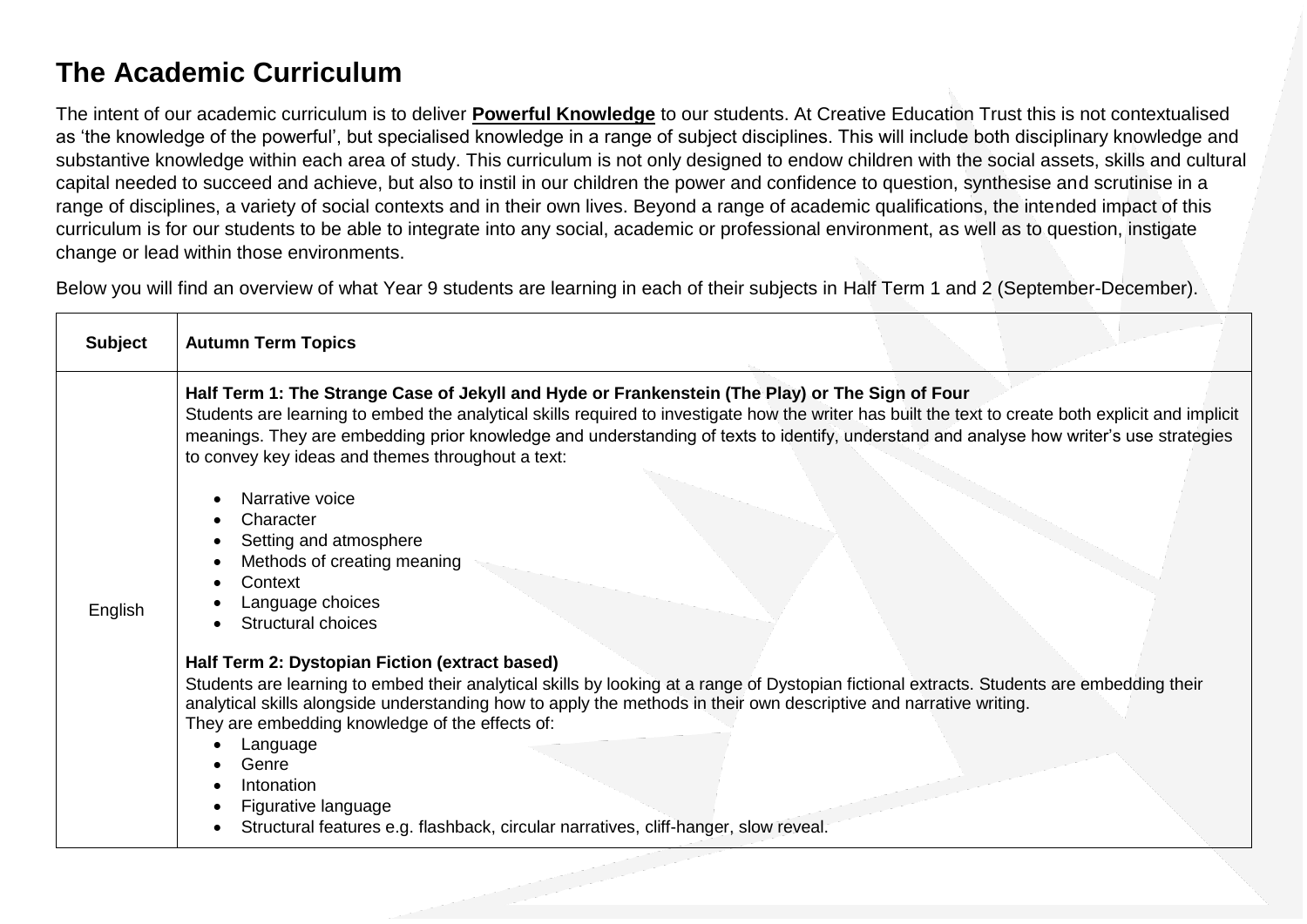|              | Narrative writing structure<br>Vocabulary and sentence structure for effect<br>Clarity, imagination and variety                                                                                                                                                                                                                                                                                                                                                                                                                                                                                                    |
|--------------|--------------------------------------------------------------------------------------------------------------------------------------------------------------------------------------------------------------------------------------------------------------------------------------------------------------------------------------------------------------------------------------------------------------------------------------------------------------------------------------------------------------------------------------------------------------------------------------------------------------------|
|              | <b>Number</b>                                                                                                                                                                                                                                                                                                                                                                                                                                                                                                                                                                                                      |
|              | Estimation, Rounding and error intervals<br><b>Prime Factors</b>                                                                                                                                                                                                                                                                                                                                                                                                                                                                                                                                                   |
|              | Algebra                                                                                                                                                                                                                                                                                                                                                                                                                                                                                                                                                                                                            |
|              | Manipulating algebraic expressions including quadratics<br>Plotting Equations including quadratics, cubics and reciprocals                                                                                                                                                                                                                                                                                                                                                                                                                                                                                         |
| <b>Maths</b> | <b>Probability</b><br>Identify and represent sets<br>Use of the probability scale<br>Probability of a single event                                                                                                                                                                                                                                                                                                                                                                                                                                                                                                 |
|              | <b>Biology:</b><br><b>Cells and Transport</b><br>Students are learning about the study of simple prokaryotic and eukaryotic cells from single-cell structures to organisms and how cells have<br>become specialised. They will study the variety of processesthat are required to transport substances into and out of cells such as<br>diffusion, osmosis and active transport and that exchange surfaces have become adapted to allow rapid exchange.                                                                                                                                                            |
| Science      | <b>Infection and Response</b><br>Students will learn how the concept of health is affected by communicable (infectious) diseases. Pathogens which are microorganisms that<br>cause disease for example viruses, bacteria, fungi and protists can be spread by a variety of methods and infect both animals and plants. We<br>can avoid communicable diseases by reducing contact with pathogens and using the body's natural barriers against them. They will study<br>Communicable diseases<br>Viral diseases<br><b>Bacterial diseases</b><br><b>Fungal diseases</b><br>Protist diseases<br>Human defence systems |
|              | <b>Chemistry:</b><br><b>Chemical Changes</b>                                                                                                                                                                                                                                                                                                                                                                                                                                                                                                                                                                       |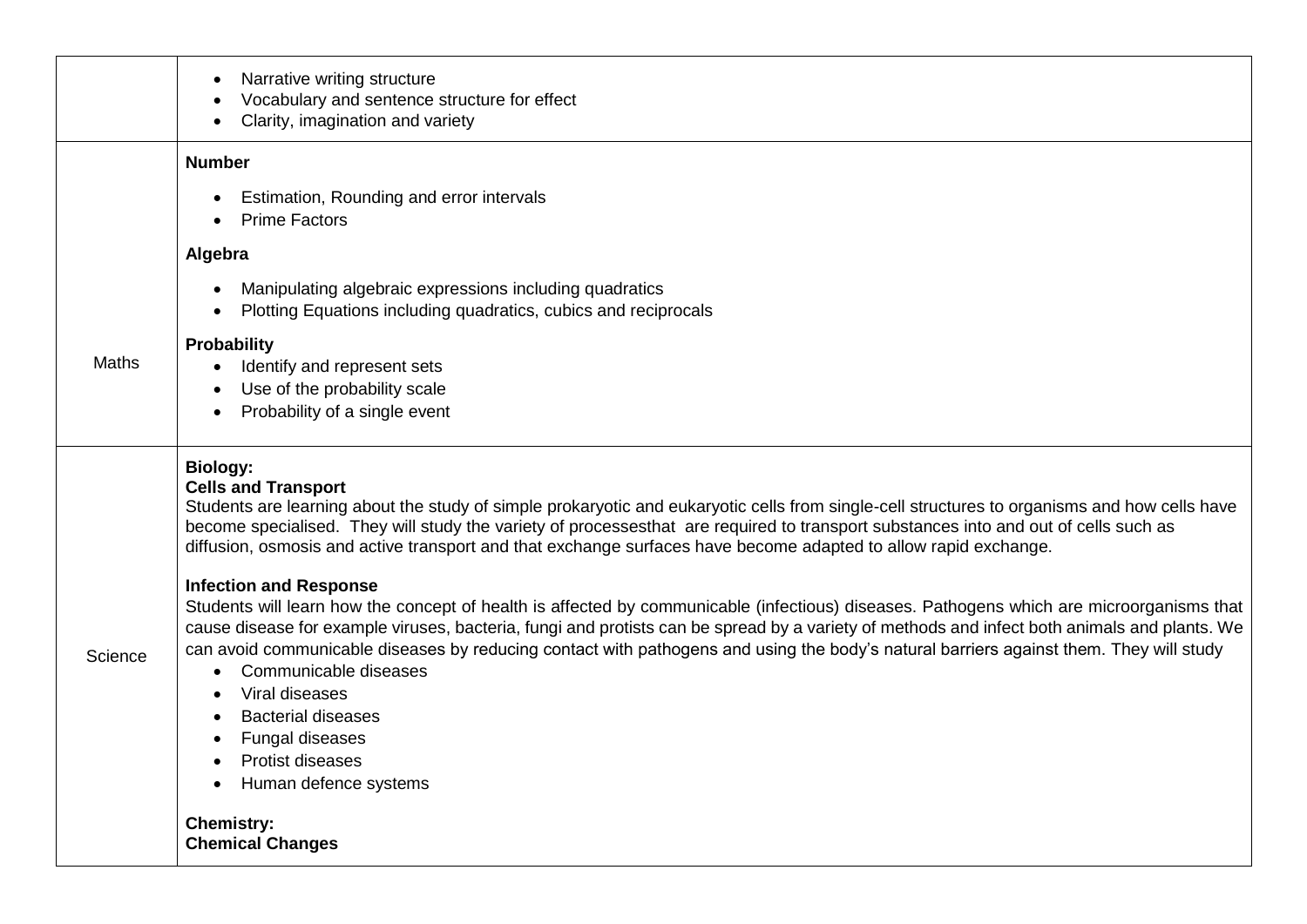|         | Students will develop an understanding of how people began experimenting with chemical reactions in a systematic way and organizing their<br>results logically. They will learn how knowing about these different chemical changes meant that scientists could begin to predict exactly what<br>new substances would be formed and use this knowledge to develop a wide range of different materials and processes. They will consider<br>how this also helped biochemists to understand the complex reactions that take place in living organisms. The extraction of important<br>resources from the earth makes use of the way that some elements and compounds react with each other and how easily they can be 'pulled<br>apart'.                                                                                                                                                                                                                                                                                                                                                                         |
|---------|---------------------------------------------------------------------------------------------------------------------------------------------------------------------------------------------------------------------------------------------------------------------------------------------------------------------------------------------------------------------------------------------------------------------------------------------------------------------------------------------------------------------------------------------------------------------------------------------------------------------------------------------------------------------------------------------------------------------------------------------------------------------------------------------------------------------------------------------------------------------------------------------------------------------------------------------------------------------------------------------------------------------------------------------------------------------------------------------------------------|
|         | Metal oxides<br>The reactivity series<br>Extraction of metals and reduction<br>Reactions of acids with metals<br>$\bullet$<br>Neutralisation of acids and salt production<br>$\bullet$<br>The pH scale and neutralisation<br>$\bullet$                                                                                                                                                                                                                                                                                                                                                                                                                                                                                                                                                                                                                                                                                                                                                                                                                                                                        |
|         | <b>Physics: Energy</b>                                                                                                                                                                                                                                                                                                                                                                                                                                                                                                                                                                                                                                                                                                                                                                                                                                                                                                                                                                                                                                                                                        |
|         | Students are learning to use an energy stores model and describe the processes, such as forces and electrical currents, through which<br>energy can be transferred. They will measure the work done by a force acting over a distance and use this concept to analyse energy<br>changes in gravitational stores, through lifting and falling, and elastic potential stores during stretching using the relevant mathematical<br>relationships. Explore the conservation of energy through changes in the gravitational, kinetic, and elastic stores.<br>They will be able to explain the dissipation of energy during transfers such as those caused by friction or electrical heating, and describe<br>and calculate efficiency during different energy changes, applied to a selection of electrical devices. Students are taught to understand and<br>explain the concept of power and how this power rating can be used to determine total energy change over time.                                                                                                                                       |
| History | Students will learn to understand the causes and consequences of challenges facing Modern Britain, Europe and the wider world from<br>1901-39.<br>This will include:<br>Sense of period - Modern world and wider chronological framework.<br>$\bullet$<br>Substantive concepts - warfare, dictatorship, foreign policy, nationalism<br>$\bullet$<br>Disciplinary concepts - cause and consequence.<br>Diversity – emergence and consequences of modern conflict, role of different groups in conflict, rise of extremism. Role of empire.<br>Britain's place in Europe and world.<br>The First World War – Causes such as imperialism, arms race, alliances and the assassination of Archduke Franz-Ferdinand. The<br>$\bullet$<br>changing nature of conflict and technology in war. The Battle of the Somme and the role of General Haig.<br>Inter-war Years - Treaty of Versailles, Wall Street Crash and Great Depression<br>$\bullet$<br>Rise of dictators (Hitler, Stalin and Mussolini) - Nature of dictatorship, key developments and consequences, communism and<br>fascism. The Russian Revolution. |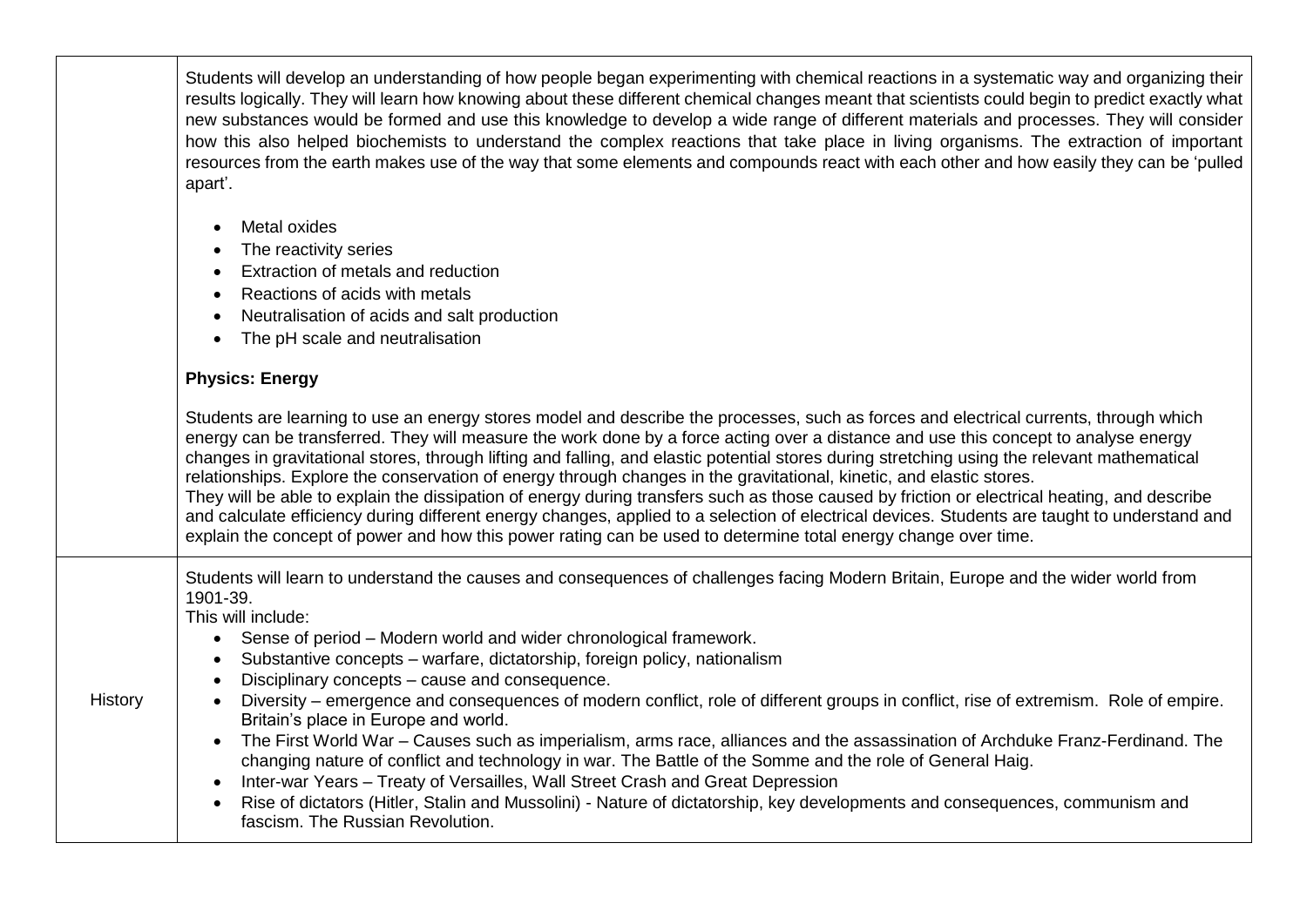|           | Half Term 1:<br>Students will explore the reasons for conflict in the Middle East and the impacts this has. They will investigate opportunities and challenges<br>of tourism in the Middle East, and how this region is trying to develop its sustainability. |
|-----------|---------------------------------------------------------------------------------------------------------------------------------------------------------------------------------------------------------------------------------------------------------------|
|           | Half Term 2:<br>Students will explore the role of globalisation in today's world and the part played by TNCs (Transnational Corporations). They will consider<br>the role of development, technology and infrastructure.                                      |
| Geography | Students will learn about TNCs:<br>TNC – impacts, reasons for location. Positive and negative impacts for a range of countries.                                                                                                                               |
|           | Students will explore a TNC case study e.g Primark and the global impact of the fashion industry. Detailed information about causes and<br>impacts.                                                                                                           |
|           | Half Term 1 Theme: My World<br>Students will learn to express their likes and dislikes, extra-curricular activities, describing friends, birthdays and what to wear.                                                                                          |
|           | Students will cover:                                                                                                                                                                                                                                          |
|           | Likes and dislikes<br>$\bullet$                                                                                                                                                                                                                               |
|           | Extra-curricular activities, Describing friends,                                                                                                                                                                                                              |
|           | Birthday celebrations,                                                                                                                                                                                                                                        |
|           | Clothing and style                                                                                                                                                                                                                                            |
|           | Opinion verbs + noun $&$ + inf,                                                                                                                                                                                                                               |
|           | Reflexive verbs,                                                                                                                                                                                                                                              |
|           | Present tense - full conjugation                                                                                                                                                                                                                              |
|           | Present tense of reflexive verbs                                                                                                                                                                                                                              |
|           | Perfect tense<br>Near future tense                                                                                                                                                                                                                            |
|           |                                                                                                                                                                                                                                                               |
| French    | <b>Half Term 2 Theme: Future Plans</b><br>Students will learn to talk about what they want to do when they are older and in the future.                                                                                                                       |
|           | Students will cover:                                                                                                                                                                                                                                          |
|           | Earning money                                                                                                                                                                                                                                                 |
|           | Future career plans                                                                                                                                                                                                                                           |
|           | Future 'life' plans                                                                                                                                                                                                                                           |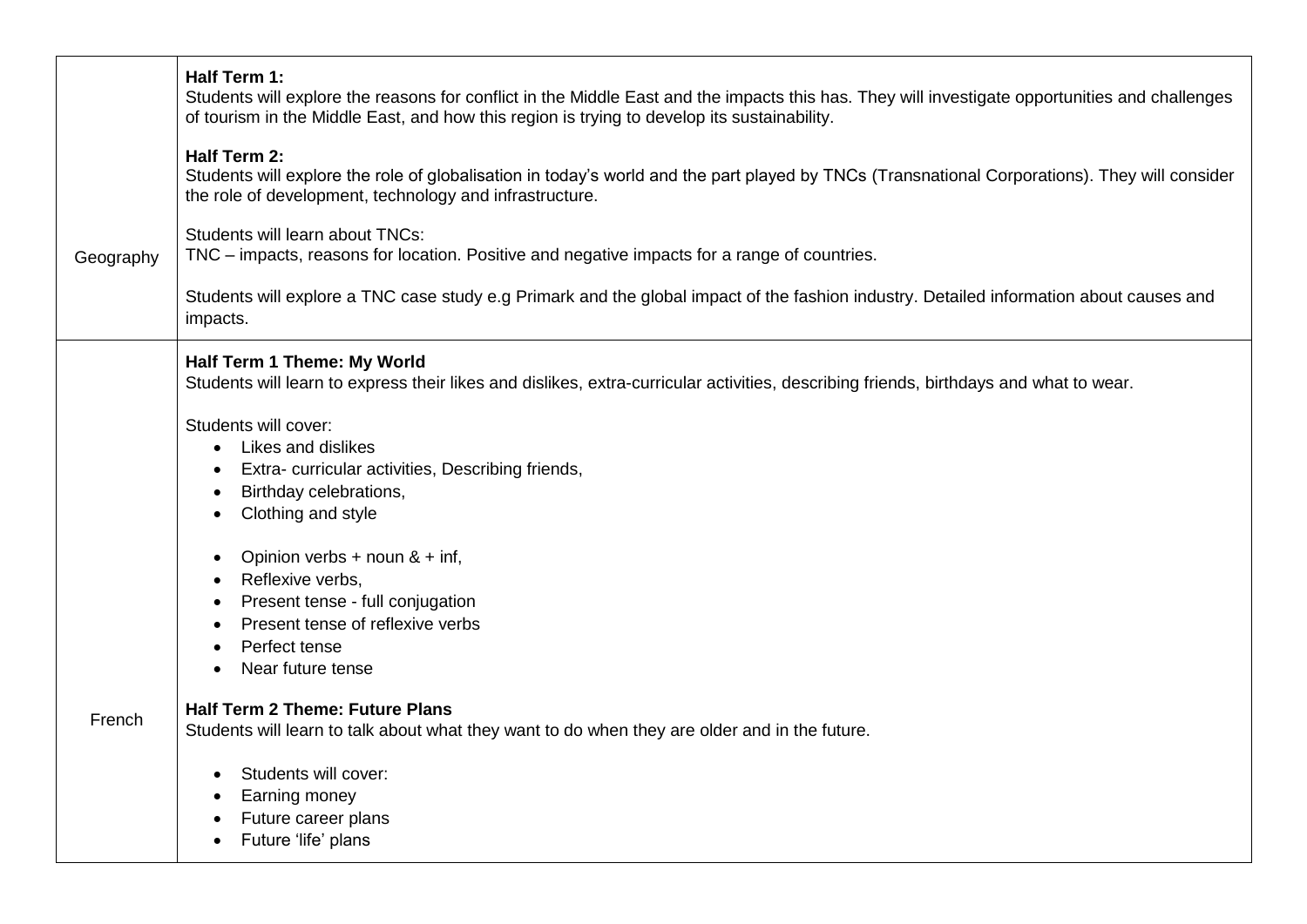|                     | The future world<br>Writing about an inventor                                                                                                                                                                                                                                                                                                                                                                                                                                                                                                                                                                                               |
|---------------------|---------------------------------------------------------------------------------------------------------------------------------------------------------------------------------------------------------------------------------------------------------------------------------------------------------------------------------------------------------------------------------------------------------------------------------------------------------------------------------------------------------------------------------------------------------------------------------------------------------------------------------------------|
|                     | Modal verbs devoir, pouvoir & vouloir, Simple future tense<br>Key irregular verbs in the simple future tense<br>Asking & answering questions in 3 tenses                                                                                                                                                                                                                                                                                                                                                                                                                                                                                    |
|                     | Half Term 1 This is me!                                                                                                                                                                                                                                                                                                                                                                                                                                                                                                                                                                                                                     |
|                     | Students will be able to talk about their lives and their likes/dislikes using a wider variety of language. Pupils revise all three main tenses.                                                                                                                                                                                                                                                                                                                                                                                                                                                                                            |
| Spanish             | Students will learn:<br>Me gusta(n)/chifla(n) + noun<br>Present tense of ir, hacer, ser<br>Present tense of regular verbs<br>Near future tense Preterite tense of regular verbs<br>Preterite tense of hacer and ser<br>Using three tenses together<br>٠<br><b>Half Term 2 Jobs</b><br>Students be able to talk about their hopes for the future, to coincide with options evenings time of year. Students will consider importance of<br>languages for future careers. They will learn about jobs and what you have to do at work, describing a typical day at work.<br>Students will learn:<br>Tener que + infinitive<br>Near future tense |
|                     | Three tenses together<br>Adjectival agreement                                                                                                                                                                                                                                                                                                                                                                                                                                                                                                                                                                                               |
| Computer<br>Science | App development<br>Students will learn about how apps are designed and create an app using app design software.<br>Students will learn to identify common features in effective graphics user interfaces (GUI).<br>Students will learn how to create a simple GUI and be able to plan a GUI based on user needs.<br>Students will learn to design a new app to meet a set of user needs using the app design software taking advantages of event driven<br>$\bullet$<br>programming.                                                                                                                                                        |
|                     |                                                                                                                                                                                                                                                                                                                                                                                                                                                                                                                                                                                                                                             |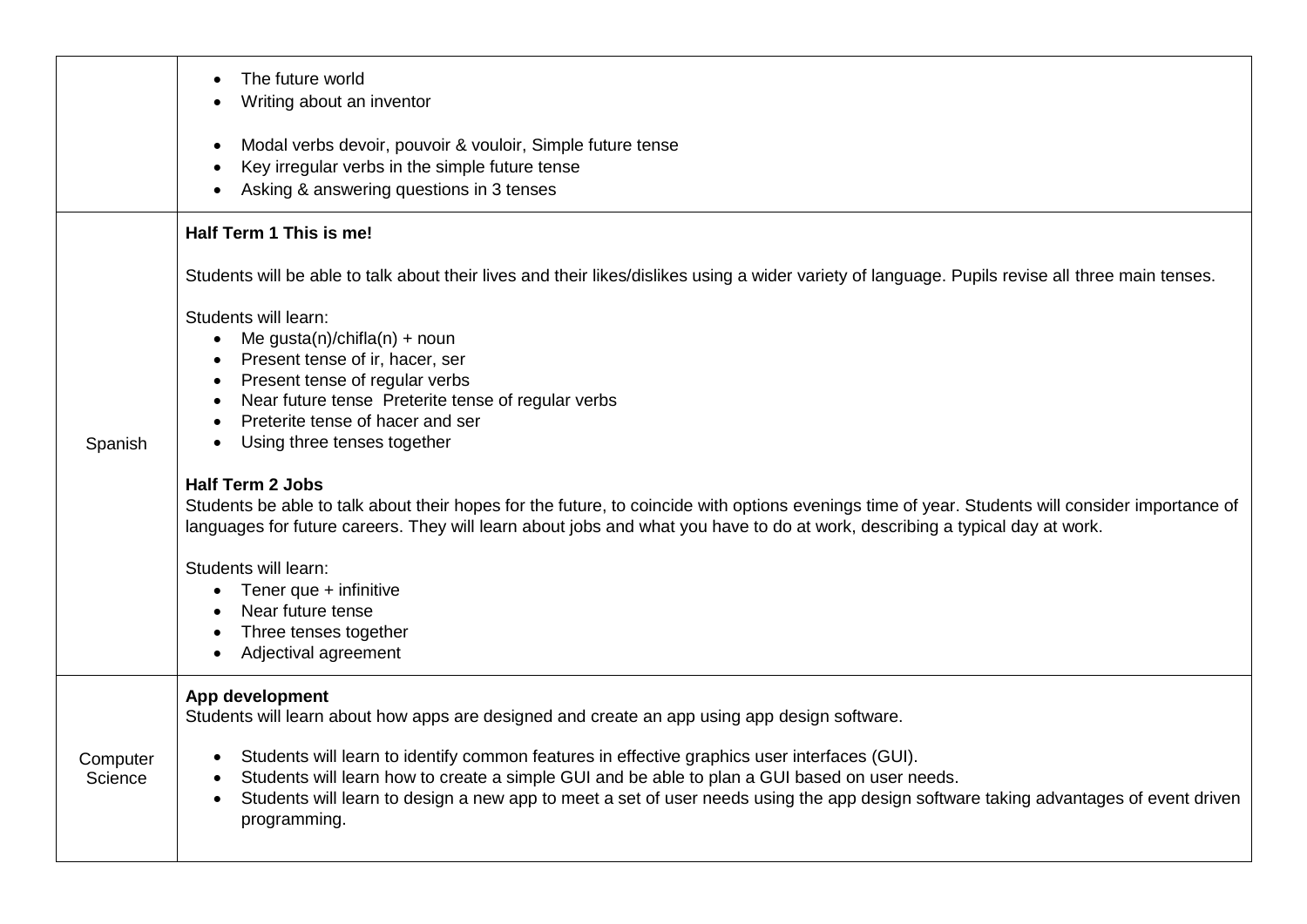| Art       | <b>Conflict - 'observations'</b><br>Students will be building upon skills and knowledge developed during Year 7 and 8 and will be introduced to new techniques. They will<br>brainstorm ideas and look at the theme of Conflict in Society and different countries.                                                                                                                                                                                                                                                                                                                                                                                                                                                                                                                                                                                                                                                                                                                                                                                                                                                                         |
|-----------|---------------------------------------------------------------------------------------------------------------------------------------------------------------------------------------------------------------------------------------------------------------------------------------------------------------------------------------------------------------------------------------------------------------------------------------------------------------------------------------------------------------------------------------------------------------------------------------------------------------------------------------------------------------------------------------------------------------------------------------------------------------------------------------------------------------------------------------------------------------------------------------------------------------------------------------------------------------------------------------------------------------------------------------------------------------------------------------------------------------------------------------------|
|           | Students will generate ideas from a range of contextual sources including the work of artist and designers such as Banksy and Keith Haring.<br>Students will explore and make use of a range of a range of art media and processes. Students will use drawing and other means in order<br>to record ideas as their work progresses.                                                                                                                                                                                                                                                                                                                                                                                                                                                                                                                                                                                                                                                                                                                                                                                                         |
|           | In half term 2 students will continue to explore the theme and will be learning how to create a mixed media collage piece based on war.<br>They will also be looking at conflict in our environment, where they will be experimenting with recycled objects in creating a 3d piece of<br>work. They will be exposed to a wide variety of contemporary artists to support them in the development of their individual ideas.                                                                                                                                                                                                                                                                                                                                                                                                                                                                                                                                                                                                                                                                                                                 |
| <b>DT</b> | Students develop and build upon the knowledge, skills and understanding they learnt in Year 8. The expectation to work as independently<br>as possible is embedded.                                                                                                                                                                                                                                                                                                                                                                                                                                                                                                                                                                                                                                                                                                                                                                                                                                                                                                                                                                         |
|           | They will further consolidate their knowledge of the five core topics which embed the ethos of the Design and Technology curriculum. The<br>curriculum is taught through a range of material disciplines; Food, Timber based materials (Resistant Materials), Papers and Boards<br>(Graphics) and Food Science. The subject title of 'STEM' is also taught within the Year 9 rotation. Students will experience a number of<br>these disciplines throughout the academic year.                                                                                                                                                                                                                                                                                                                                                                                                                                                                                                                                                                                                                                                              |
|           | The five core topics of the Design and Technology curriculum are:                                                                                                                                                                                                                                                                                                                                                                                                                                                                                                                                                                                                                                                                                                                                                                                                                                                                                                                                                                                                                                                                           |
|           | Design principles: Students will embed understanding of design principles. Students will create a wide range of imaginative and innovative<br>ideas, avoiding design fixation. Students will use primary and secondary data to inform design ideas. They will embed knowledge of design<br>briefs, specifications, technical drawings and functional testing. They will learn to use a wider variety of approaches including annotated<br>sketches, detailed plans, 3-D and mathematical modelling, oral and digital presentations and computer-aided design. The iterative design<br>process will be introduced. In Food and Nutrition and Food Science, factors affecting food choice are further explored to identify and<br>understand user needs. Dishes are made in response to scientific briefs.                                                                                                                                                                                                                                                                                                                                    |
|           | Making principles: Students make a range of products in lessons. The use of more complex materials, equipment and manufacturing<br>techniques are further developed. Students develop skills in using specialist tools and machinery. Students use timbers and a wide range of<br>workshop tools and machinery to skilfully make a product. They are introduced to die-cutting, sublimation printing and will further develop<br>knowledge of vacuum forming by designing and making their own festival merchandise. Students embed their knowledge and skills in<br>computer aided design and computer aided manufacture. Quality control and finishing skills are embedded in Year 9 as well as the ability to<br>work independently when making a product. Students demonstrate excellent standards of health and safety awareness. In Year 9 Food and<br>Food Science, Students cook complex and challenging products such as honeycomb, roux sauces, mayonnaise (emulsion) and Swiss roll.<br>A wider range of ingredients and cooking methods are used. High quality presentation skills are developed. In Food science, Students are |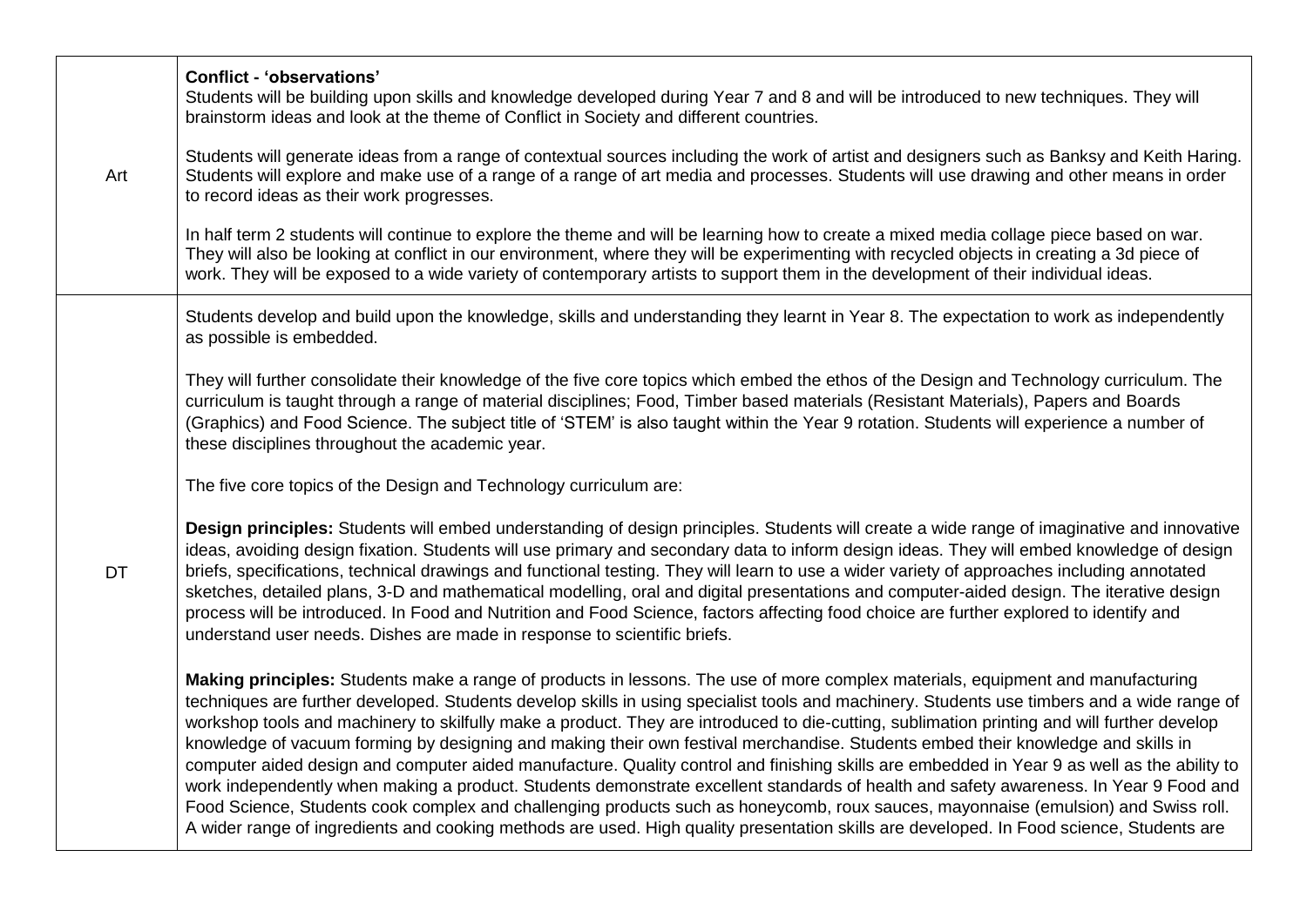introduced to food science investigations and testing. Students respond to a brief and select appropriate ingredients and equipment. Students develop knowledge of recording investigations using graphs, tables, charts and sensory analysis methods.

| Technical principles: Students embed and apply knowledge of the origins and properties of a wide range of materials including timbers,<br>papers and boards. Students confidently select appropriate materials for different uses. Knowledge of the history of design and design<br>movements are learnt and applied to inform design ideas. Students independently apply colour theory and further develop their knowledge<br>of smart materials, their uses and stimuli. Students develop knowledge of tolerances and material allowances. In Food, Students plan a<br>sequence of tasks with timings. Industrial production methods and the primary and secondary processing of foods are<br>introduced. In Food Science, Students will explore the science behind cooking foods. Key food science terminology such as<br>gelatinisation, dextrinization and fermentation are introduced and applied. The science nature of this module feeds directly into the<br>subject content needed for the Food GCSE and other scientific learning. |
|-----------------------------------------------------------------------------------------------------------------------------------------------------------------------------------------------------------------------------------------------------------------------------------------------------------------------------------------------------------------------------------------------------------------------------------------------------------------------------------------------------------------------------------------------------------------------------------------------------------------------------------------------------------------------------------------------------------------------------------------------------------------------------------------------------------------------------------------------------------------------------------------------------------------------------------------------------------------------------------------------------------------------------------------------|
| Sustainability and the environment: Knowledge of sustainability is embedded and applied. Links to current world events are encouraged<br>in lessons. Students are independent at problem solving and should creatively consider the environment when designing and making.<br>Students evaluate their carbon footprint in evaluations and design specifications. Students embed knowledge of the 6R'S and are<br>introduced to the concept of social responsibility. Deforestation, mining, pollution and greenhouse gases are explored. Knowledge of<br>industrial methods are reinforced including one-off, batch, mass and continuous production.                                                                                                                                                                                                                                                                                                                                                                                          |
| Analyse and evaluate – Students evaluate the work of others in detail. They will investigate new and emerging technologies and will<br>understand developments in Design and Technology, its impact on individuals, society and the environment, and the responsibilities of<br>designers, engineers and technologists. Students will test, evaluate and refine their ideas and products against a<br>specification, considering the views of their client and other targeted groups. Very good conclusions are made when evaluation writing and<br>subject specific vocabulary is used. Knowledge of functional testing and third-party feedback methods are further developed. Students in                                                                                                                                                                                                                                                                                                                                                  |

Food will further develop understanding of sensory testing methods and nutritional analysis. In Food Science, they will attempt to make justified conclusions of the investigation and hypothesis.

Students further develop their knowledge of the CET Knowledge Connected curriculum. The key concepts are re-introduced with a specific focus on Human Interaction, or the 'client' as the driving concept of every successful designing and making project. Famous designers are introduced and discussed.

**Ethics** Students are introduced to the idea of rules and laws in Religion. We consider the Christian Ten Commandments and how they relate to the origin of law in the UK. Students will then spend time discovering where laws come from for many Muslims Shariah Law. They will debate its efficacy and will go on to discuss the issues around Islamic dress in the form of the Hijab. Having been introduced to the world religions in year 7, students will be building on that base knowledge. They will then look at how Jewish people manage dietary laws and the Mitzvot as well as food laws in Islam. We finish the unit by looking at Diwali and how it links to Hinduism.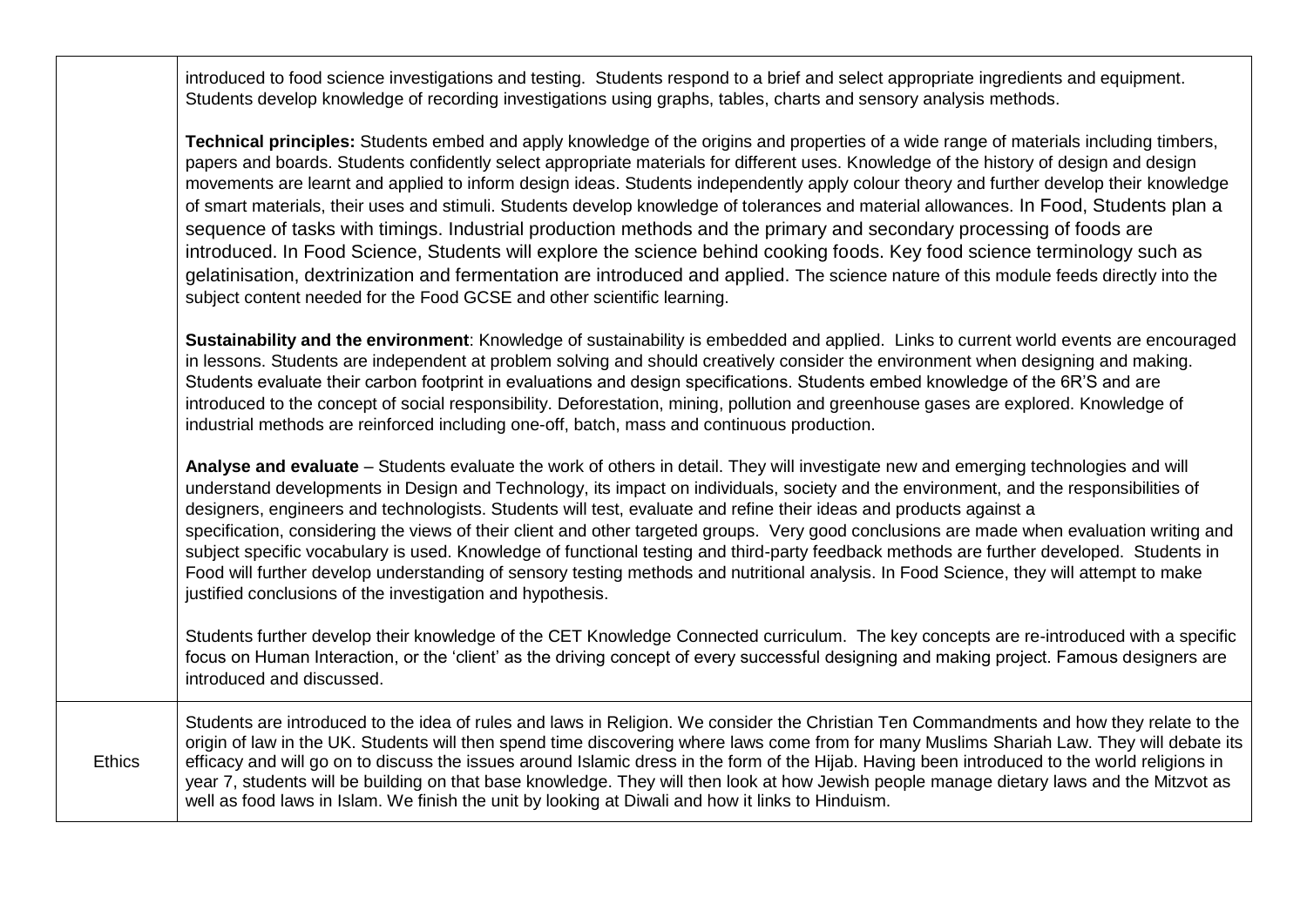| <b>PE</b>    | Students will consolidate their skills and knowledge acquired in year 7 and 8, being able to demonstrate and apply skills, techniques, tactics<br>and knowledge of rules in competitive game situations. This includes officiating with greater fluency and more detailed reference to<br>terminology, rules and techniques within a given sport. Students will learn to be able to make independent decisions when playing to help<br>and influence scores and results. Students will be able to work collaboratively in a team or independently depending on the sport that they<br>are participating in. Students will be able to take small leadership roles, such as leading in warm-ups, choosing roles/positions for<br>teammates or being influential in game situations.<br>A Focus will be on the continued development of key personal qualities of commitment, resilience, determination, problem solving,<br>fairness and enthusiasm and an appreciation of honest competition and good sportsmanship.<br>A more developed, coherent grasp of the rules, regulations and scoring systems in the sports/activities studied.<br>A developed knowledge of the major muscle groups and bones in the body that specifically relate to the sports/activities being<br>studied, how to prevent injuries and which major muscle groups/bones are used in specific movements for each sport/activity.<br>An embedded knowledge of the key techniques and tactics used in the sports/activities being studied and applied in decision making<br>in either a coaching/leadership role or as a performer.<br>Continue to develop a deeper knowledge and understanding of the physical and skill-related components of fitness giving examples<br>of how these are used in a number of sports/activities and which sports/activities they are commonly needed for a performer to be<br>successful. |
|--------------|----------------------------------------------------------------------------------------------------------------------------------------------------------------------------------------------------------------------------------------------------------------------------------------------------------------------------------------------------------------------------------------------------------------------------------------------------------------------------------------------------------------------------------------------------------------------------------------------------------------------------------------------------------------------------------------------------------------------------------------------------------------------------------------------------------------------------------------------------------------------------------------------------------------------------------------------------------------------------------------------------------------------------------------------------------------------------------------------------------------------------------------------------------------------------------------------------------------------------------------------------------------------------------------------------------------------------------------------------------------------------------------------------------------------------------------------------------------------------------------------------------------------------------------------------------------------------------------------------------------------------------------------------------------------------------------------------------------------------------------------------------------------------------------------------------------------------------------------------------------------------------------------------|
| Drama        | Students are focusing on learning how to embed core acting skills and devising from a stimulus<br>Students will:<br><b>Exploring scripted scenes</b><br>Securing their knowledge of characterisation hot spotting and development<br>Learning to direct groups of peers and evaluating performances<br>Carry out research into subtext and context<br>Look at non-naturalistic performance style<br>Discuss their own stimulus                                                                                                                                                                                                                                                                                                                                                                                                                                                                                                                                                                                                                                                                                                                                                                                                                                                                                                                                                                                                                                                                                                                                                                                                                                                                                                                                                                                                                                                                     |
| <b>Music</b> | Students are learning singing/instrumental skills, especially focussing on the ukulele.<br>Use of appropriate language<br>$\bullet$<br>Unison and part singing<br>Intonation<br><b>Breath control</b><br>Posture<br>Dynamic control                                                                                                                                                                                                                                                                                                                                                                                                                                                                                                                                                                                                                                                                                                                                                                                                                                                                                                                                                                                                                                                                                                                                                                                                                                                                                                                                                                                                                                                                                                                                                                                                                                                                |